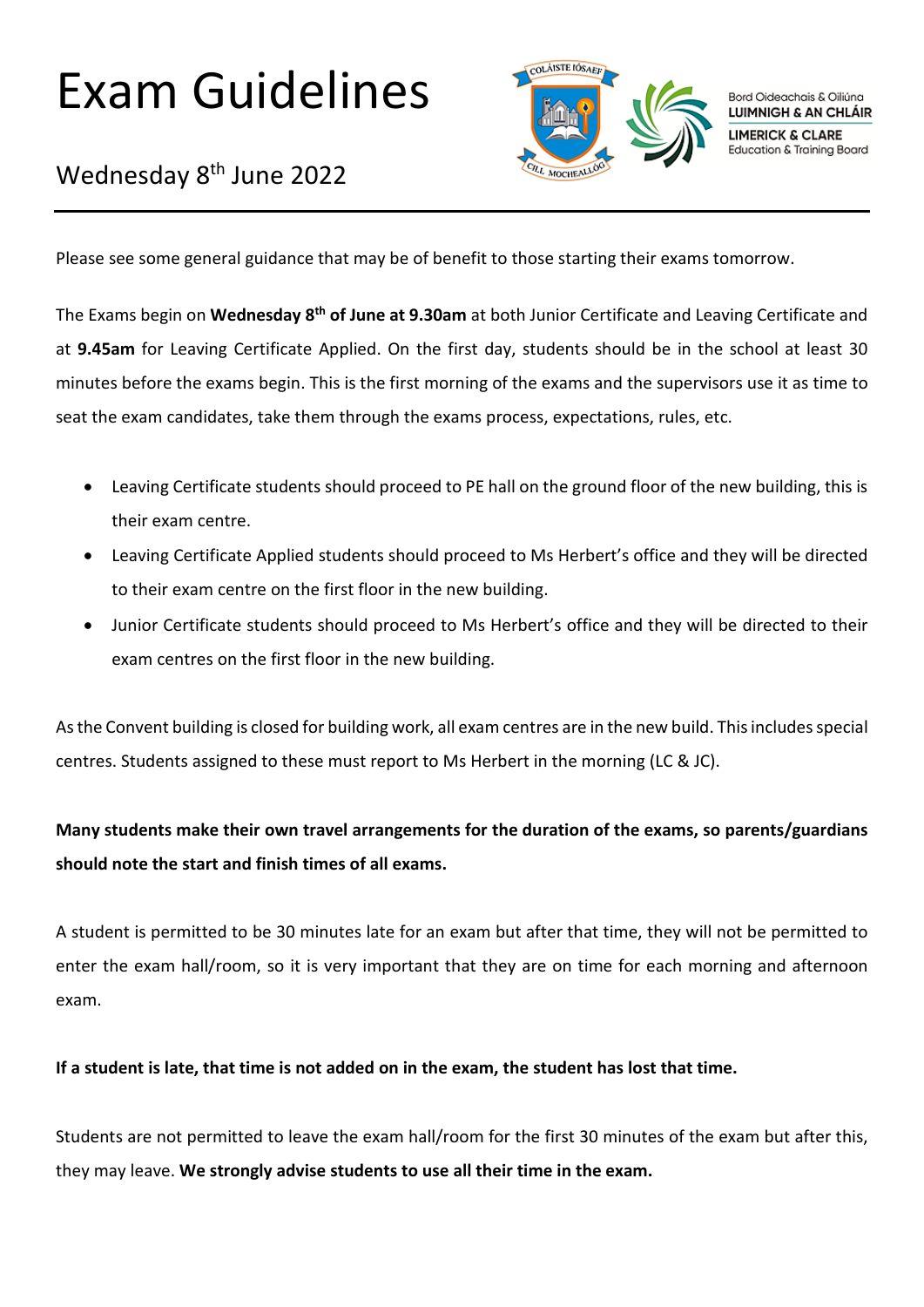## Exam Guidelines

Wednesday 8<sup>th</sup> June 2022



Bord Oideachais & Oiliúna LUIMNIGH & AN CHLÁIR **LIMERICK & CLARE Education & Training Board** 

**Once a student leaves the exam hall/room, they must also leave the school as we do not have the facility to allow them stay within the school due to the building work in the Convent. We ask that students have arrangements in place to be collected after exams.**

Bus Eireann buses and the private school bus run at the normal school time in the morning but the evening departures are dictated by the Leaving Certificate timetable. This means that a bus will not leave until after the last Leaving Certificate exam on the day. If a student has no exam in the afternoon they will have to wait until that evening for the bus. This may mean finishing an exam at 11.00am and waiting until 5.00pm for a bus.

**Students must attend in full uniform for all exams**. The school dress code is still applicable throughout the duration of the examinations. Students in breach of the school dress code (hair styles/cuts included) will be asked to rectify any issue before sitting an examination. **The rules of the school apply throughout the duration of the exams** and this is highlighted in our school Code of Behaviour. Students are the responsibility of the State Exam Commission (SEC) during exams but before and after the exams, they are bound by the school rules as normal.

If a student is caught cheating, they will be dealt with by the SEC and the school will not be in any position to intervene.

Students must hand up their mobile phone before each exam and can collect it after the exam. The supervisors in each exam centre will explain this.

**The school canteen will not operate during exams. Students normally make their own arrangements to eat up town or to be collected and brought home for lunch and returned to school if they have an exam in the afternoon.**